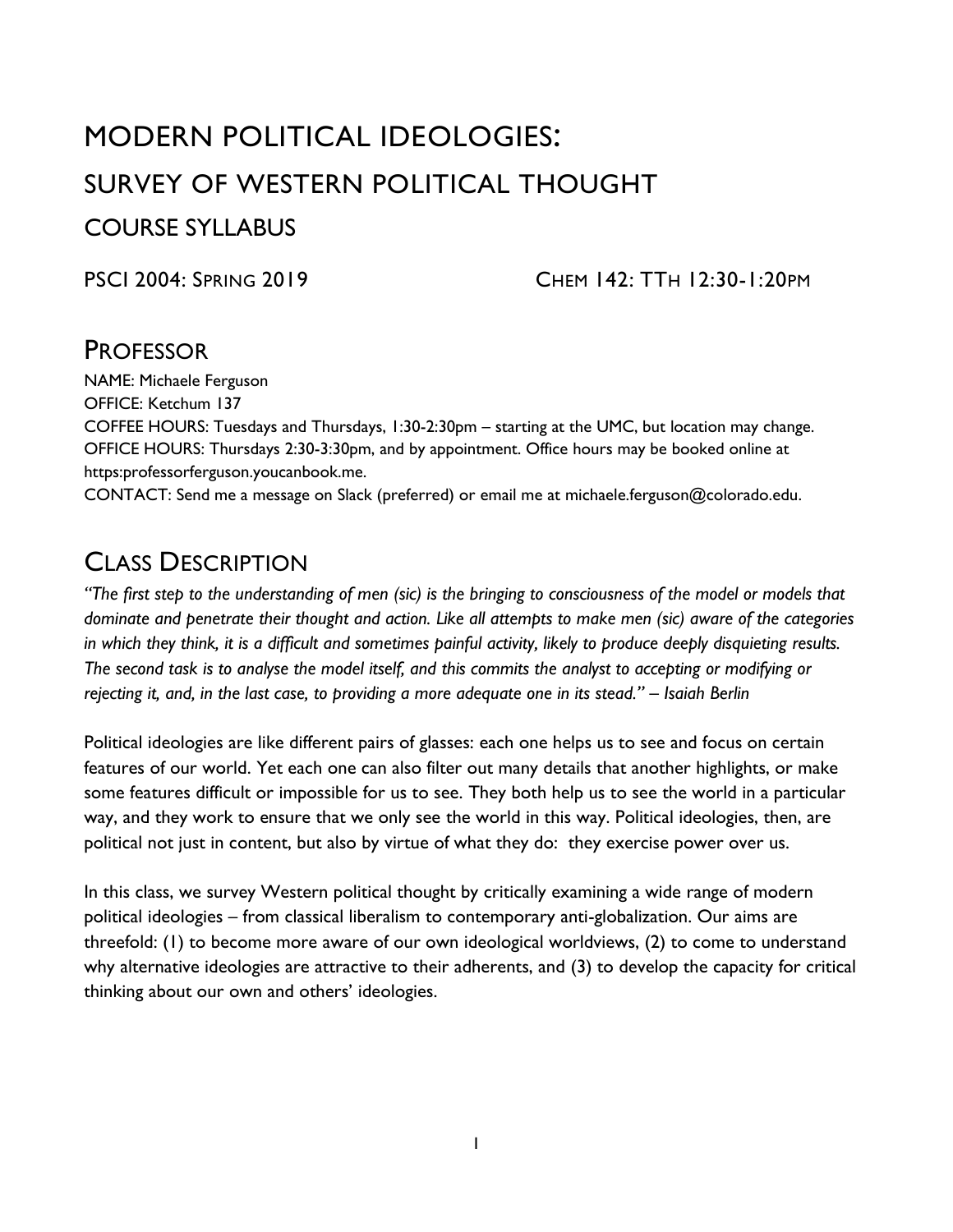# COURSE OBJECTIVES

The following learning objectives are in an increasing order of importance. That is, the second one is more important than the first one, and so on. At the end of the semester, you should:

- KNOW the texts we have read and the kinds of arguments you have encountered during the course.
- UNDERSTAND what political theory is and have at least a general comprehension of major concepts and ideas in political theory.
- ANALYZE other similar texts and political arguments.
- APPLY these ideas in your own arguments, and express those arguments verbally, in writing, and using other "new" media. You should be able to articulate your own ideological views clearly.
- SOLVE problems, both intellectual and social, using the skills and knowledge you've acquired in this course in conjunction with other skills and knowledge you might have from elsewhere. This includes being able to hold civil yet critical discussions about political ideas, and being able to collaborate with others.
- JUDGE accurately your own strengths and weaknesses when it comes to learning, and ADAPT your approaches to learning.

Notice that the last point is not about political theory, or even political science. It has a lot to do with succeeding in college, and — you might not know this yet — it has everything to do about succeeding in life, whatever you end up doing.

## REQUIRED TEXTS

Most of the readings for this course are from Nancy Love, ed., *Dogmas and Dreams: A Reader in Modern Political Ideologies*, Fourth Edition, available for purchase at the CU Bookstore and elsewhere. *It is essential that you use this edition of the book; if you are concerned about the cost of the book, you can find it at Norlin Library and it is available for rent, but I have done my best to get you the cheapest price for purchase.* Readings from *Dogmas and Dreams* are marked (DD). Two other books are required: Mark Bray, *Antifa: The Anti-fascist Handbook*; and Keeanga-Yamahtta Taylor, *From #BlackLivesMatter to Black Liberation*. All other readings are available online on the course Canvas site.

## COURSE SCHEDULE

This course schedule is preliminary and subject to change. If there are any changes to the schedule, I will communicate these to you in lecture and by posting an updated schedule into our course Slack teams. If you are ever in doubt about the schedule, please ask.

### **I. INTRODUCTION**

TUESDAY, JANUARY 15 - INTRODUCTION TO THE STUDY OF IDEOLOGY

**READ**: Take the Pew Research Center Political Typology Quiz **by noon on Jan. 22** Read about the political typology on the Pew Website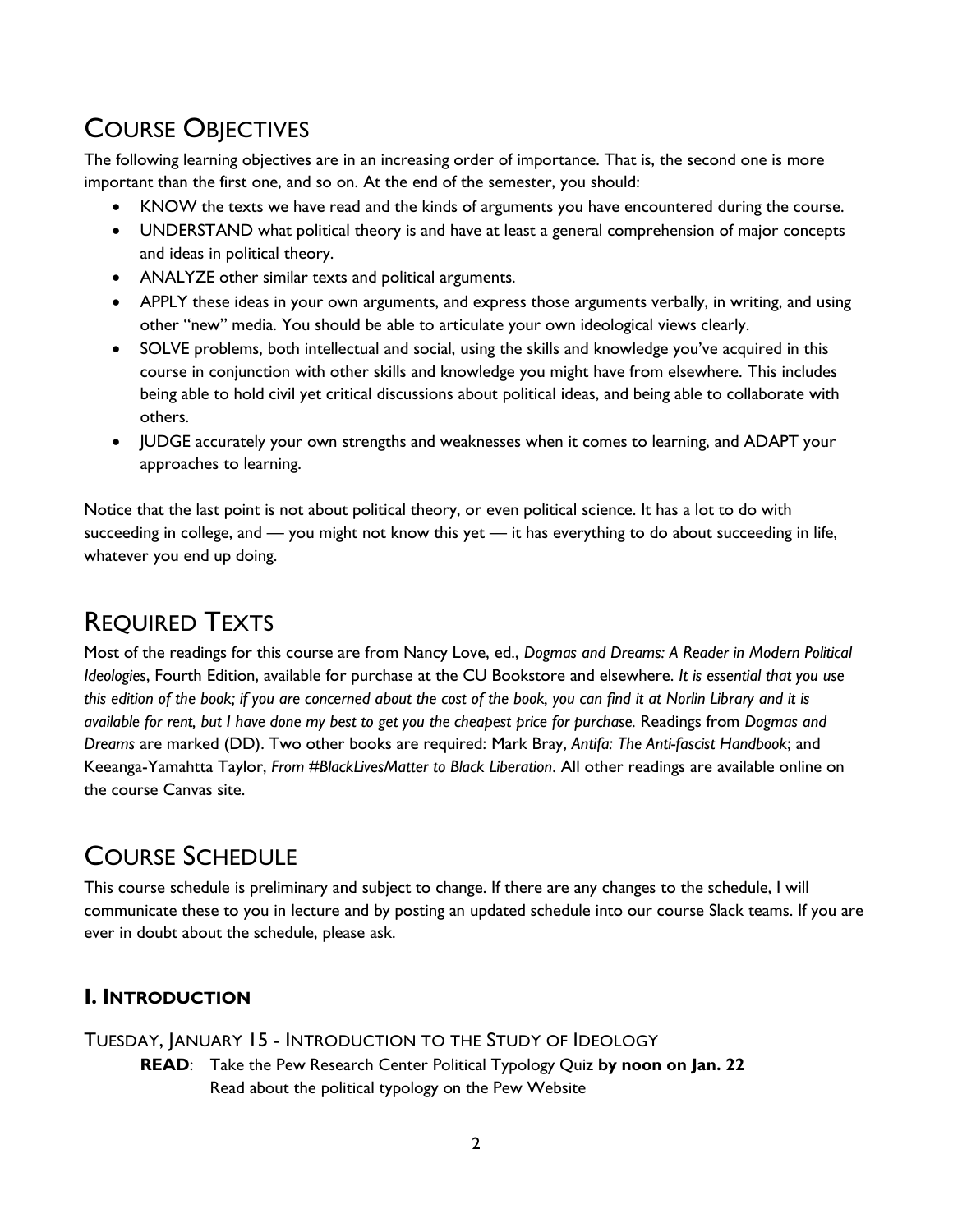#### **II. LIBERALISM**

THURSDAY, JANUARY 17 – CLASSIC LIBERALISM

**READ**: John Locke, Treatise of Civil Government (DD)

**QUIZ:** Online on Canvas, **by noon**

TUESDAY, JANUARY 22 – FREE MARKET LIBERALISM (A.K.A. ECONOMIC CONSERVATISM)

**READ**: Adam Smith, *The Wealth of Nations* (DD)

James Madison, Alexander Hamilton, and John Jay, *The Federalist Papers*, nos. 10 and 51 (DD)

**QUIZ:** Online on Canvas, **by noon**

**DUE by 12pm:** Pew Research Center Political Typology Quiz

THURSDAY, JANUARY 24 – UTILITARIAN LIBERALISM

**READ**: John Stuart Mill, *On Liberty* (DD)

**QUIZ:** Online on Canvas, **by noon**

FRIDAY, JANUARY 25

**DUE by 5pm**: My Political Ideology Essay (submit to GradeCraft)

#### TUESDAY, JANUARY 29 – WELFARE STATE LIBERALISM

**READ**: Thomas Hill Green, "Lecture on Liberal Legislation and Freedom of Contract" (DD) Franklin D. Roosevelt, "The Continuing Struggle for Liberalism" (DD)

**QUIZ:** Online on Canvas, **by noon**

**DUE by 5pm**: Textual Evidence for Essay #1

THURSDAY, JANUARY 31 – NEOLIBERALISM

**READ**: Milton Friedman, Capitalism and Freedom (DD)

**QUIZ:** Online on Canvas, **by noon**

FRIDAY, FEBRUARY 1

**POST:** First Slack Post due **by 5pm** to qualify to submit Slack Portfolio

TUESDAY, FEBRUARY 5 – LIBERALISM, CONCLUDED **No Additional Reading IN-CLASS BOSS BATTLE #1**

#### **III. CONSERVATISM**

THURSDAY, FEBRUARY 7 – NON-IDEATIONAL CONSERVATISM **READ**: Michael Oakeshott, "On Being Conservative" (DD) **QUIZ:** Online on Canvas, **by noon**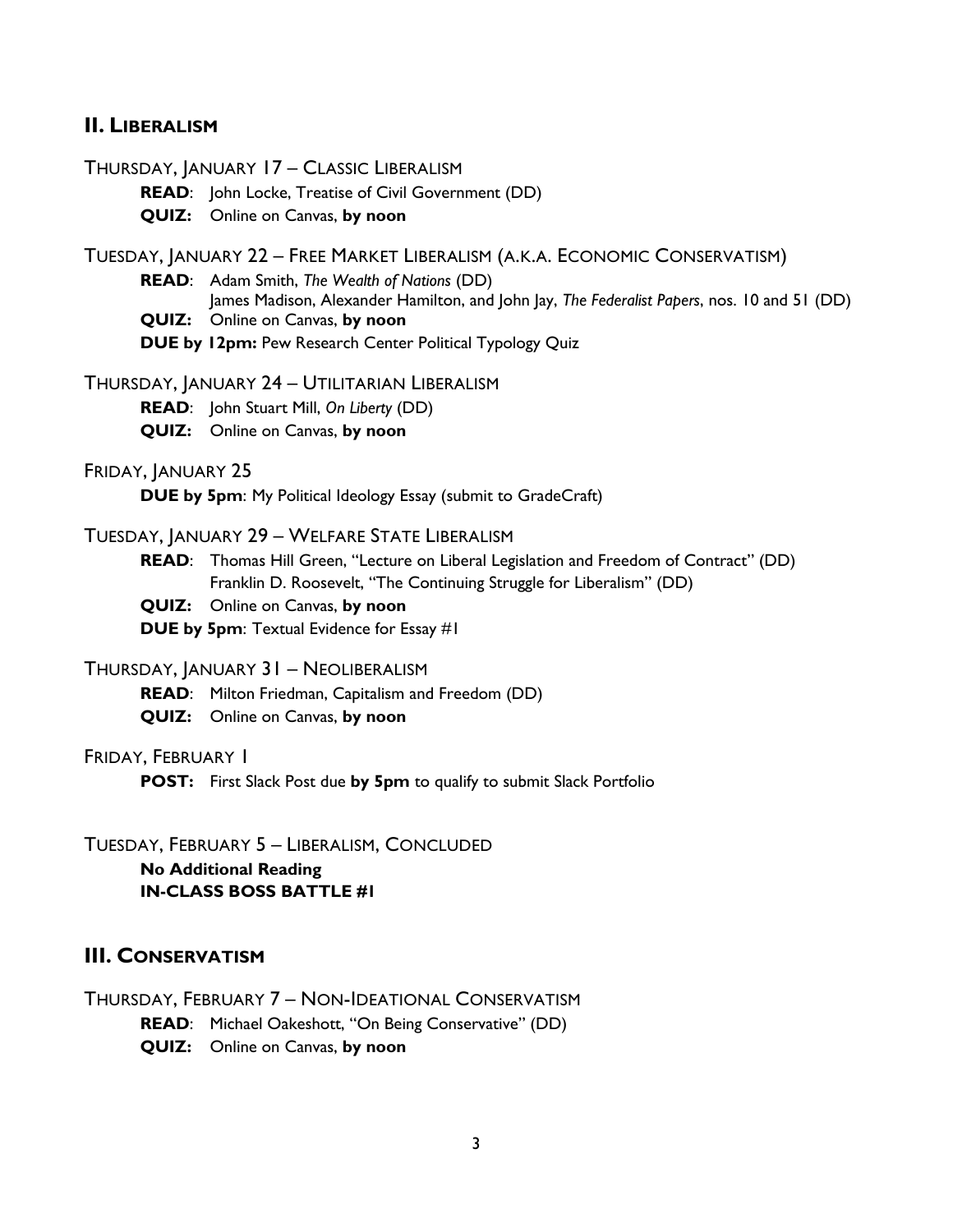FRIDAY, FEBRUARY 8

**DUE by 5pm**: Essay #1 (submit to GradeCraft)

TUESDAY, FEBRUARY 12 – SOCIAL CONSERVATISM

**READ**: Edmund Burke, *Reflections on the Revolution in France* (DD)

**QUIZ:** Online on Canvas, **by noon**

THURSDAY, FEBRUARY 14 – NEOCONSERVATISM

**READ**: Allan Bloom, "The Democratization of the University" (DD) Irving Kristol, "The Neoconservative Persuasion: *What it was, and what it is*" (DD) **QUIZ:** Online on Canvas, **by noon**

#### **IV.** SOCIALISM

TUESDAY, FEBRUARY 19 – UTOPIAN SOCIALISM **READ**: Charles Fourier, "Utopian Socialism" (DD) **QUIZ:** Online on Canvas, **by noon DUE by 5pm**: Group Project Proposal (submit to GradeCraft)

#### THURSDAY, FEBRUARY 21 – MARXISM I

**READ**: Karl Marx, "Estranged Labor" (DD)

**QUIZ:** Online on Canvas, **by noon**

#### FRIDAY, FEBRUARY 22

**DUE: Track Commitment by 5pm** (on GradeCraft)

#### TUESDAY, FEBRUARY 26 – MARXISM II

**READ**: Karl Marx and Friedrich Engels, *The Communist Manifesto* (DD) **QUIZ:** Online on Canvas, **by noon**

THURSDAY, FEBRUARY 28 – REVOLUTIONARY COMMUNISM

**READ**: V.I. Lenin, *State and Revolution* (DD)

**QUIZ:** Online on Canvas, **by noon**

#### TUESDAY, MARCH 5 – DEMOCRATIC SOCIALISM

**READ**: Norberto Bobbio, "Democracy as It Relates to Socialism" (DD) Tom Hayden and Dick Flacks, "The Port Huron Statement at 40" (DD) **QUIZ:** Online on Canvas, **by noon**

THURSDAY, MARCH 7 – SOCIALISM CONCLUDED

**No Additional Reading IN-CLASS BOSS BATTLE #2**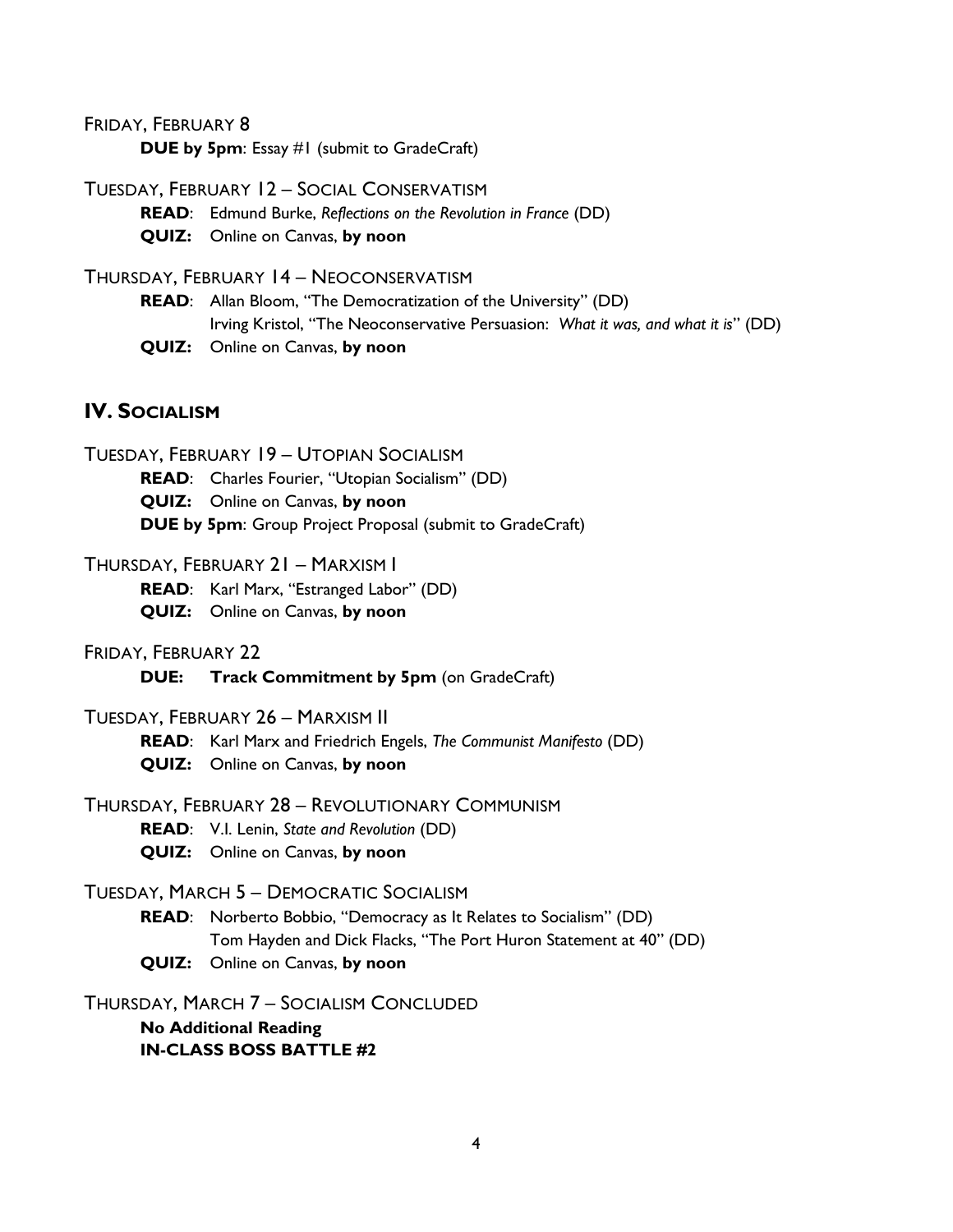#### **V. ANARCHISM**

TUESDAY, MARCH 12 – INDIVIDUALIST ANARCHISM

- **READ**: Emma Goldman, "Anarchism: What It Really Stands For" (DD) Henry David Thoreau, "Essay on Civil Disobedience" (DD)
- **QUIZ:** Online on Canvas, **by noon**

THURSDAY, MARCH 14 – SOCIALIST ANARCHISM

**READ**: Petyr Kropotkin, *Mutual Aid* (DD) Mikhail Bakunin, "Scientific Anarchism" (DD) **QUIZ:** Online on Canvas, **by noon**

#### **VI. FASCISM**

TUESDAY, MARCH 19 – ITALIAN NATIONALISM

**READ**: Joseph Mazzini, *The Duties of Man* (DD)

- **QUIZ:** Online on Canvas, **by noon**
- THURSDAY, MARCH 21 ITALIAN FASCISM

**READ**: Benito Mussolini, *Fascism: Doctrine and Institutions* (DD)

- **QUIZ:** Online on Canvas, **by noon**
- FRIDAY, MARCH 22

**DUE by 5pm**: Essay #2 (submit to GradeCraft)

TUESDAY, MARCH 26 & THURSDAY, MARCH 28 – NO CLASS – SPRING BREAK

TUESDAY, APRIL 2 – NATIONAL SOCIALISM

- **READ**: Adolf Hitler, *Mein Kampf* (DD)
- **QUIZ:** Online on Canvas, **by noon**

#### **VII. WHITE NATIONALISM & THE ALT-RIGHT**

THURSDAY, APRIL 4

**READ**: Samuel P. Huntington, *The Clash of Civilizations?* (DD)

**QUIZ:** Online on Canvas, **by noon**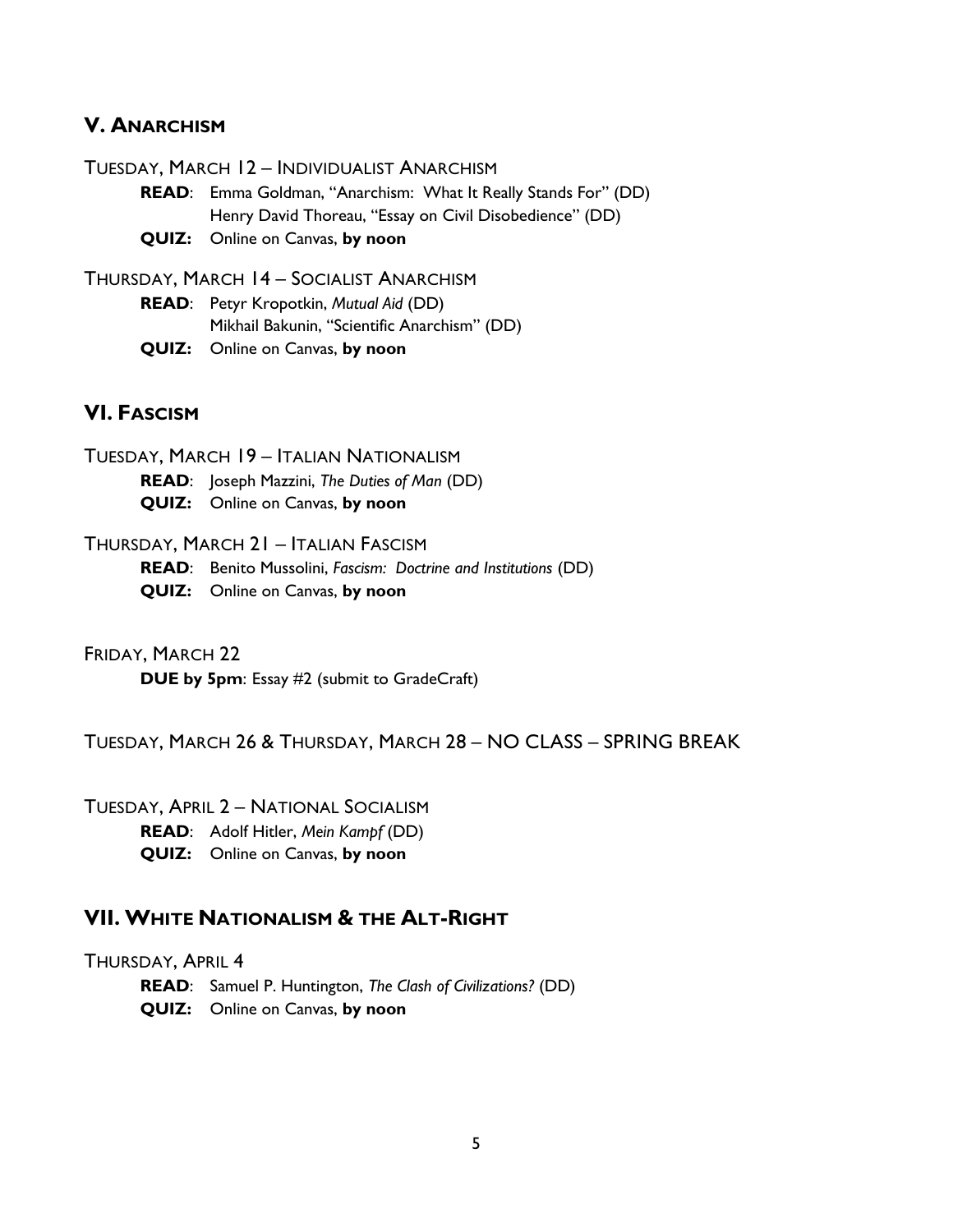#### TUESDAY, APRIL 9

**READ**: Richard Spencer, "Interview with Europe Maxima" Southern Poverty Law Center, websites on Alt-Right and White Nationalism **QUIZ:** Online on Canvas, **by noon**

THURSDAY, APRIL 11 – WHITE NATIONALISM & THE ALT-RIGHT CONCLUDED **No Additional Reading**

**IN-CLASS BOSS BATTLE #3**

#### **VIII. ANTIFASCISM**

#### TUESDAY, APRIL 16

**READ**: Mark Bray, *Antifa: The Anti-fascist Handbook*, Introduction and Chapter Three **QUIZ:** Online on Canvas, **by noon**

THURSDAY, APRIL 18

**READ**: Mark Bray, *Antifa: The Anti-fascist Handbook*, Chapters Four and Five **QUIZ:** Online on Canvas, **by noon**

### **IX. FEMINISM**

TUESDAY, APRIL 23 – LIBERAL FEMINISM

**READ**: Elizabeth Diggs, "What is the Women's Movement?" Betty Friedan, "Our Revolution is Unique" (DD)

**QUIZ:** Online on Canvas, **by noon DUE by 5pm**: Essay #3 (submit to GradeCraft)

THURSDAY, APRIL 25 – RADICAL, SOCIALIST, AND ANTI-RACIST FEMINISMS

**READ**: Shulamith Firestone, "The Dialectic of Sex" Audre Lorde, "Age, Race, Class, and Sex: Women Redefining Difference" (DD)

**QUIZ:** Online on Canvas, **by noon**

#### **X. ANTI-RACISM**

TUESDAY, APRIL 30 – BLACK LIVES MATTER

**READ**: Keeanga-Yamahtta Taylor, *From #BlackLivesMatter to Black Liberation*, Introduction and Chapter 6

**QUIZ:** Online on Canvas, **by noon**

**DUE by 5pm**: Group Final Projects (submit to GradeCraft)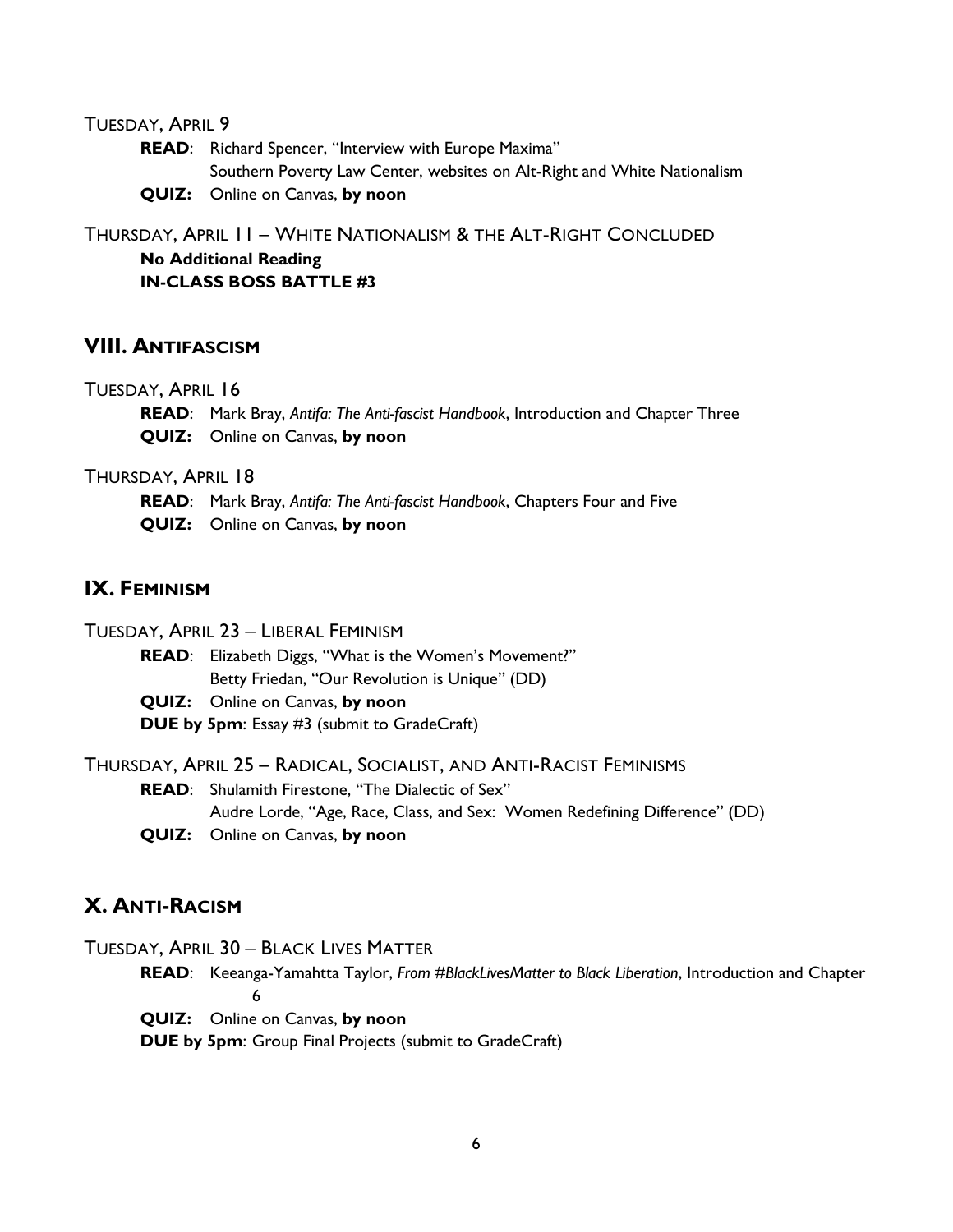THURSDAY, MAY 2 – BLACK LIBERATION

**READ**: Keeanga-Yamahtta Taylor, *From #BlackLivesMatter to Black Liberation*, Chapter 7 **QUIZ:** Online on Canvas, **by noon**

FRIDAY, MAY 3

**DUE by 5pm:** Final Slack Posts

#### SATURDAY, MAY 4 **IN-CLASS BOSS BATTLE #4, beginning at 1:30pm**

SUNDAY, MAY 5

**DUE by 9pm**: Slack Portfolio (submit to GradeCraft) **DUE by 9pm**: Reflective Essay (submit to GradeCraft) **DUE by 9pm**: Adventures in Excellence Assignments (submit to GradeCraft)

## ASSIGNMENT STRUCTURE AND GRADING

The assignment structure may at first look complicated. But we'll make sure you understand it. And GradeCraft will explain the assignments in much greater detail. Check out the pictorial syllabus and the video about the assignment structure and grading for more details.

## THE THREE PRINCIPLES OF GAMEFUL LEARNING

# 1. The Principle Of Leveling Up

Everyone begins with zero points. Everything you successfully try earns you points. As you earn points, you will "level up"; the higher you go, the higher the grade you can earn. You cannot "lose" points with any assignment because you haven't earned anything until you tried it. This leads to…

## 2. The Principle Of Safe Failures

We want you try new challenges, whether you are confident about your abilities or not. Because everything earns you points, even an assignment that doesn't go so well will earn you something. And if you totally bomb something, you can try something else. This is because we also have…

## 3. The Principle Of Multiple Paths And Optionality

Good video games let you play the game in your own way. Here, too. You should try to figure out what you want to try and when you want to try it. You should not try to do everything.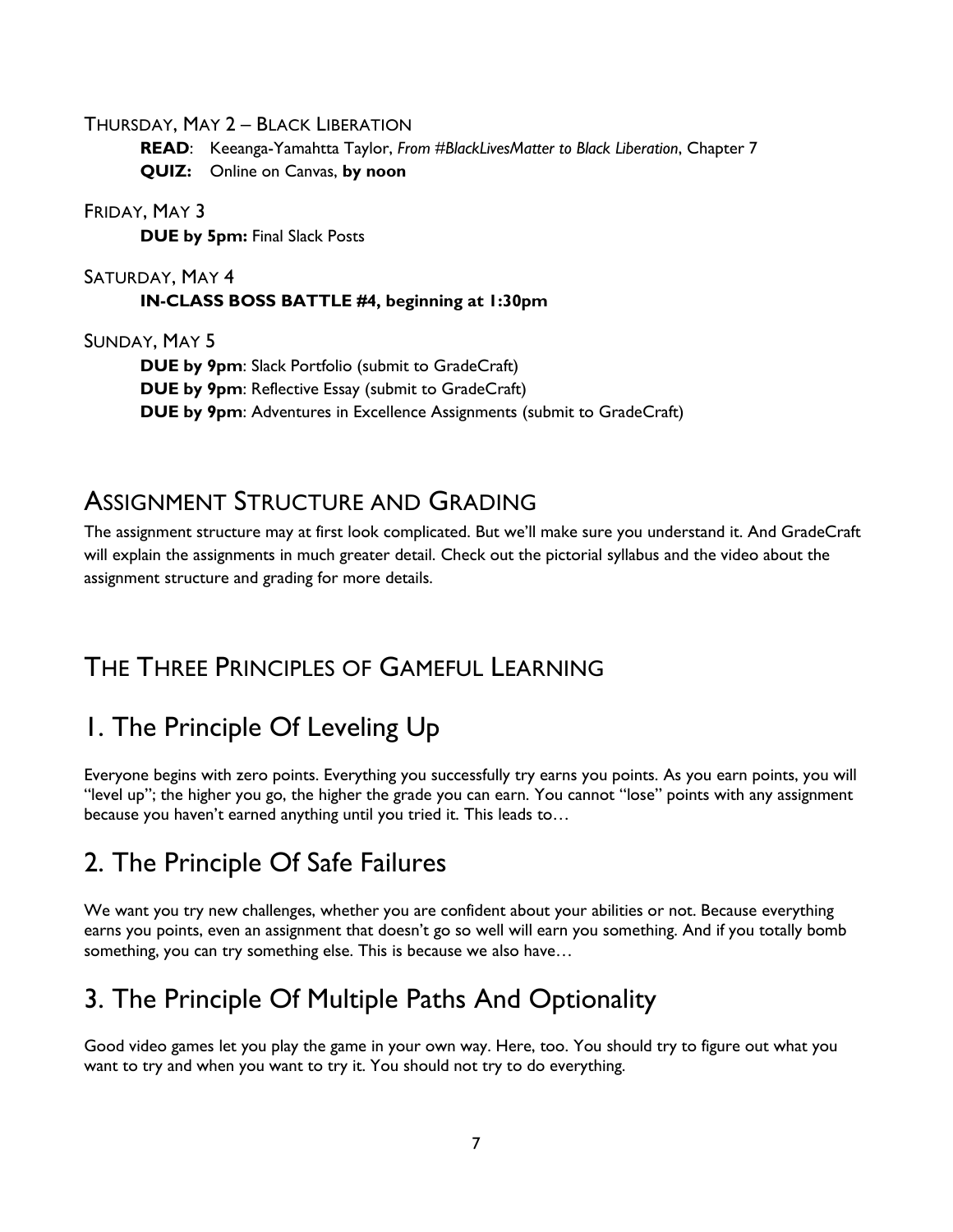## Common Assignments

Everyone is expected to complete the majority of the common assignments. Although your final course grade is determined by the total points accumulated, you do have to meet the minimum in each category, as specified below, to pass the course.

### **INTRODUCTORY ASSIGNMENTS – 1000 POINTS POSSIBLE; 500 MINIMUM**

Two assignments at the beginning of the semester are designed to help us get to know the class a little. First is a **Political Typology Quiz** (no studying necessary!) designed by the Pew Research Center – follow the link from GradeCraft, This quiz must be taken by **noon on Tuesday, January 22nd.** Once you have taken the quiz, mark it as completed on GradeCraft to earn 500 points.

The second introductory assignment is a **My Political Ideology Essay** explaining your political ideology, due **by 5pm on Friday, January 25** to GradeCraft, worth 500 points. See the assignment handout on GradeCraft for more details. This essay is required to pass the course.

### **READINGS – 7800 POINTS POSSIBLE; 3000 MINIMUM**

There are readings before almost every lecture. An online quiz (administered on Canvas), **due by noon before each lecture**, will encourage you to complete the readings, Quizzes are open-book and open-notes. Collaboration with others during or after taking each quiz is not allowed, and will be considered a violation of academic integrity. Each quiz is worth 300 points; there are 26 quizzes in all.

Bonus points are awarded for earning points beyond the minimum. When you reach 4000, 5000, 6000, and 7000 quiz points, you will receive an extra 10,000 bonus points on GradeCraft, for a total possible 40,000 point bonus!

### **LECTURES – 9000 POINTS POSSIBLE; 3000 MINIMUM**

Attending and participating in the lectures – where we will be doing a lot of stuff, not just listening passively – is important. Attendance for each lecture is worth 300 points; there are 30 lectures in all (*including days when there is a Boss Battle in class!)*.

Bonus points are awarded for earning points beyond the minimum. When you reach 4500, 6000, 7500, and 9000 lecture points, you will receive an extra 13,500 bonus points on GradeCraft, for a total possible 54,000 point bonus!

### **DISCUSSIONS – 12000 POINTS POSSIBLE; 6000 MINIMUM**

Your discussion sections (also known as recitations – but you won't be reciting anything there!) are where you really learn. Attending them regularly is important. You can earn up to 800 points per discussion section; there are 15 discussions in all. Students with a Monday discussion section will be given alternatives to make up for the points missed in Week 2 due to MLK Day.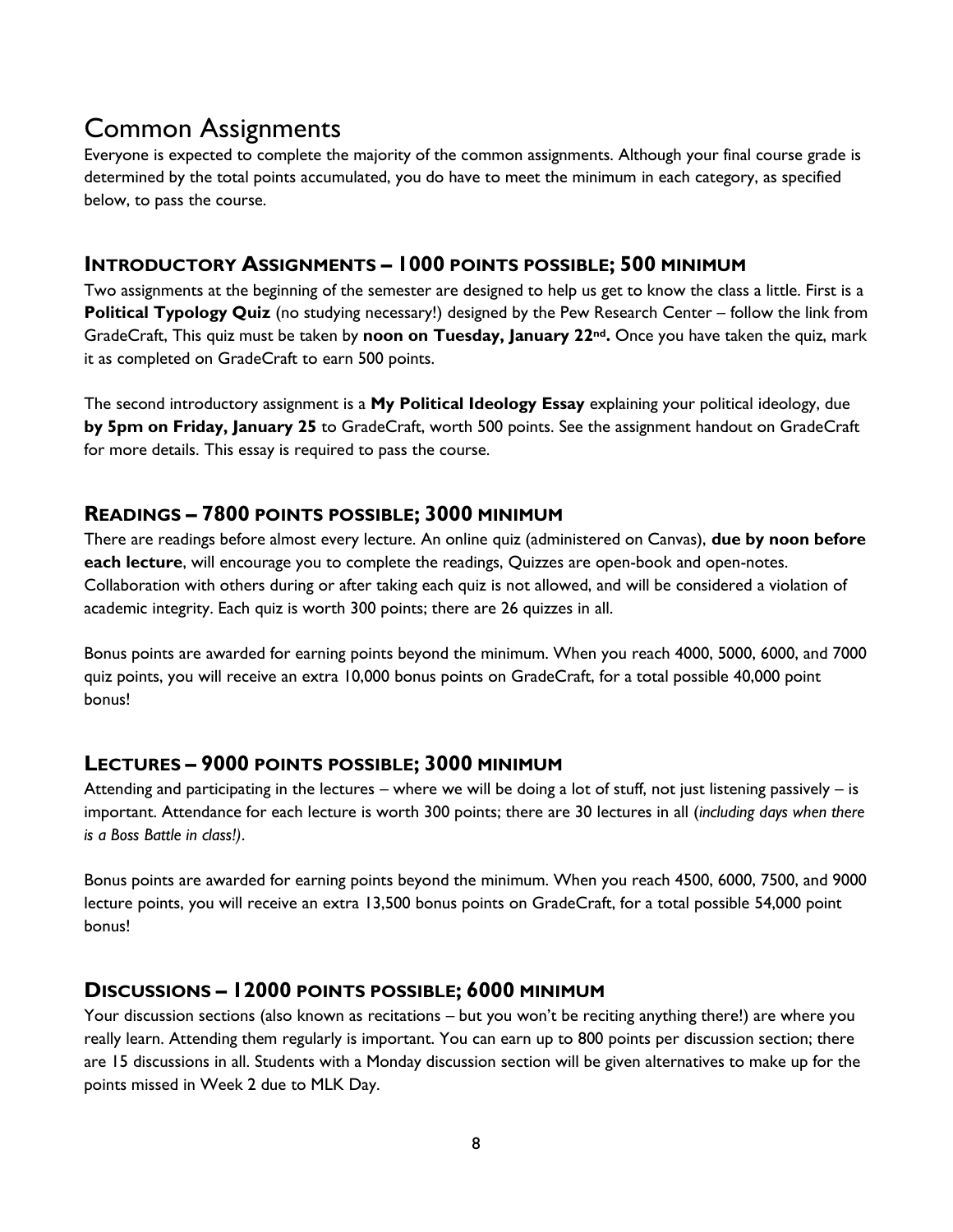Bonus points are awarded for earning points beyond the minimum. When you reach 7500, 9000, 10500, and 12000 discussion points, you will receive an extra 22,000 bonus points on GradeCraft, for a total possible 88,000 point bonus!

### **ESSAY #1 – 4000 POINTS POSSIBLE; 1500 MINIMUM**

Everyone is required to complete the first essay assignment, which has two parts. First, there is the Textual Evidence assignment, due by **5pm on Tuesday, January 29th** on GradeCraft, worth 1000 points. Then the essay itself (approximately 500 words) is due by **5pm on Friday, February 8th** on GradeCraft.

### Optional Assignments

There are three types of assignments which we expect you to explore. You can't complete all of them; you will choose which **two types** you'll want to focus on.

### **POLITICAL THEORY IN CONVERSATION – 120000 POINTS POSSIBLE**

The course will use a social media tool called Slack where students can post and comment on the course materials their relationship to events in the real world. Students can initiate discussion topics with as many as 8 longer posts, for up to 7500 points each. You can earn points as well by commenting on posts, with as many as 20 comments earning up to 1500 points each. If you want to maximize your points, submit a reflective portfolio for another possible 30000 points, due **by 9pm, Saturday, May 4.** See the assignment handout on GradeCraft for eligibility and details.

### **BOSS BATTLES – 120000 POINTS POSSIBLE**

In videogames, a gameplay level often ends with a tough challenge that makes you use all the skills and tools you acquired during that level. We sort of emulate it in this course: the course is grouped into sets of themes that culminate in a short but challenging mini-test that evaluates how well you paid attention and understood the material during the previous weeks. Boss Battle 1 is worth 15000 points; Boss Battles 2 and 4 are worth 30000 points; Boss Battle 3 is worth 45000 points.

### **ADDITIONAL ESSAYS – 120000 POINTS POSSIBLE**

You may write two additional essays in this course. Essay #2 (approximately 600 words) will be worth 40000 points, and is due by **5pm Friday, March 22nd**. Essay #3 (approximately 700 words) will be worth 80000 points, and is due by **5pm Tuesday, April 23rd**.

### Adventures in Excellence – **100000 POINTS POSSIBLE**

Students who have earned enough points through the Common and Optional Assignments to qualify for a B+ in the course (i.e. at least 315,000 points) are eligible for two final assignments, each worth an additional 50,000 points. The first assignment is a 3-4 page essay reflecting on how your thinking has been impacted by the readings and the course, due to GradeCraft by **9pm on Sunday, May 5.** The second assignment will involve carrying out one creative and/or traditional project, also due by **9pm on Sunday, May 5th.** Students who are on track to be eligible for these extra points will be given access to the second assignment on or around April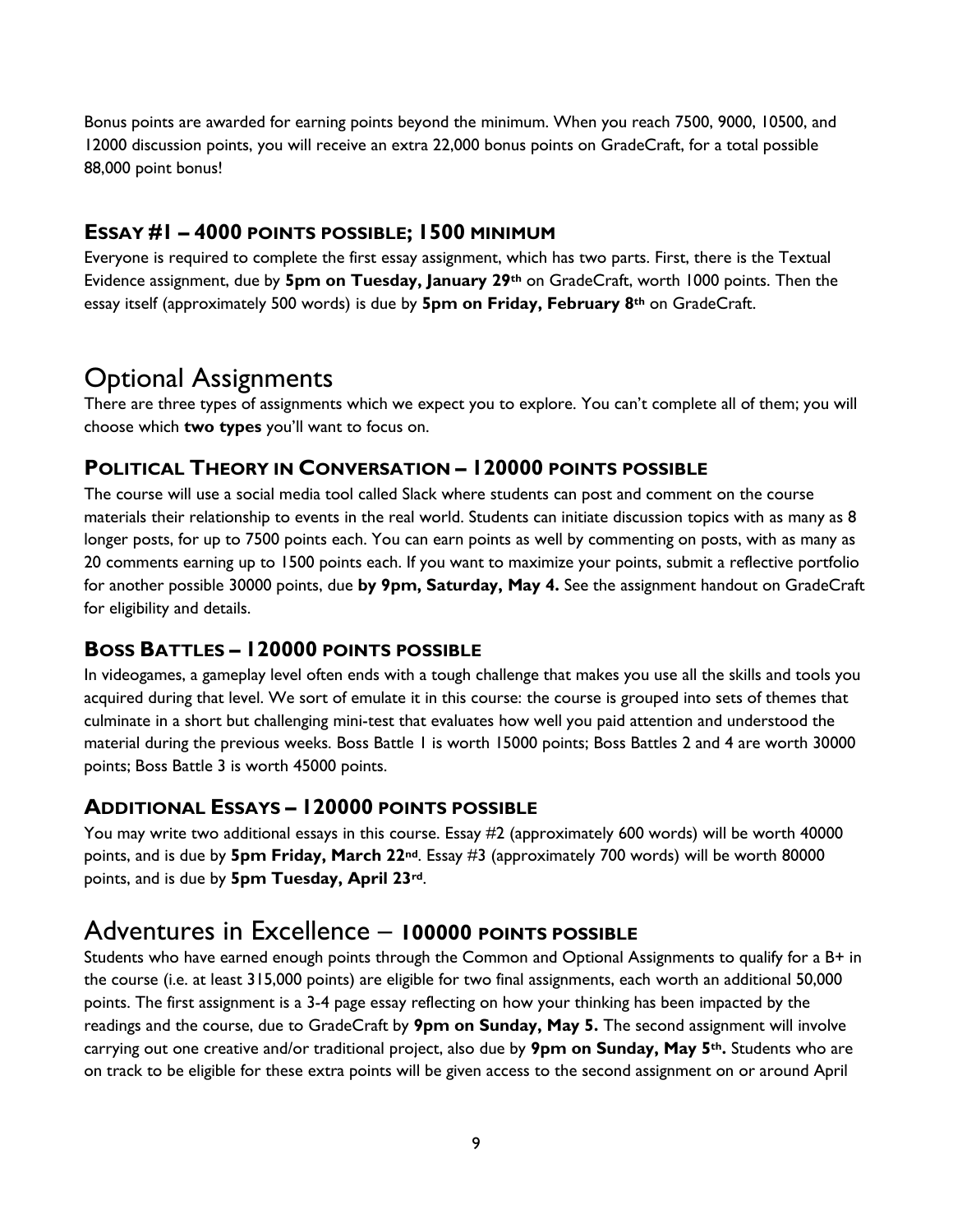1st to allow time to prepare. *Note, however, that only students whose final point total at the end of the semester is at least 315,000 will receive additional points for either of these two assignments*.

## Commitment Time

You will have to make your decision about which two optional tracks (Boss Battles, Conversation, Essays) to focus on **by 5pm on Friday, February 22.** Make your selections on GradeCraft in the Grade Predictor.

## **Notetakers**

There is one last way that you can earn points – which is serving as a class notetaker. Only **one student per discussion section** will be given this opportunity. Notetakers will receive **50000** points for their service, if and only if they post notes for all discussion sections and for at least 20 lectures within 24 hours of class to Slack. See GradeCraft for details. Nominate yourself by sending a message to the professor on Slack by the end of the first week of class. Send a sample of your notes from one of the first lectures.

## Summary of Grading

You can earn well over 500,000 points in this class, but you are not expected or even encouraged to earn that many points. Here's how your points will translate into letter grades at the end of the semester:

10

| A           | - earn at least 485,000 points                        |
|-------------|-------------------------------------------------------|
| А-          | - earn at least 385,000 points                        |
| B+          | $-$ earn at least 315,000 points                      |
| В           | - earn at least 295,000 points                        |
| В-          | - earn at least 275,000 points                        |
| C+          | - earn at least 200,000 points                        |
| $\mathsf C$ | - earn at least 180,000 points                        |
| $C -$       | - earn at least 160,000 points                        |
| D+          | - earn at least 20,000 points                         |
| D           | - earn at least 17,500 points                         |
| D-          | - earn at least 15,000 points                         |
| F           | $-$ earn less than 15,000 points                      |
|             | OR fail to meet minimum points for common assignments |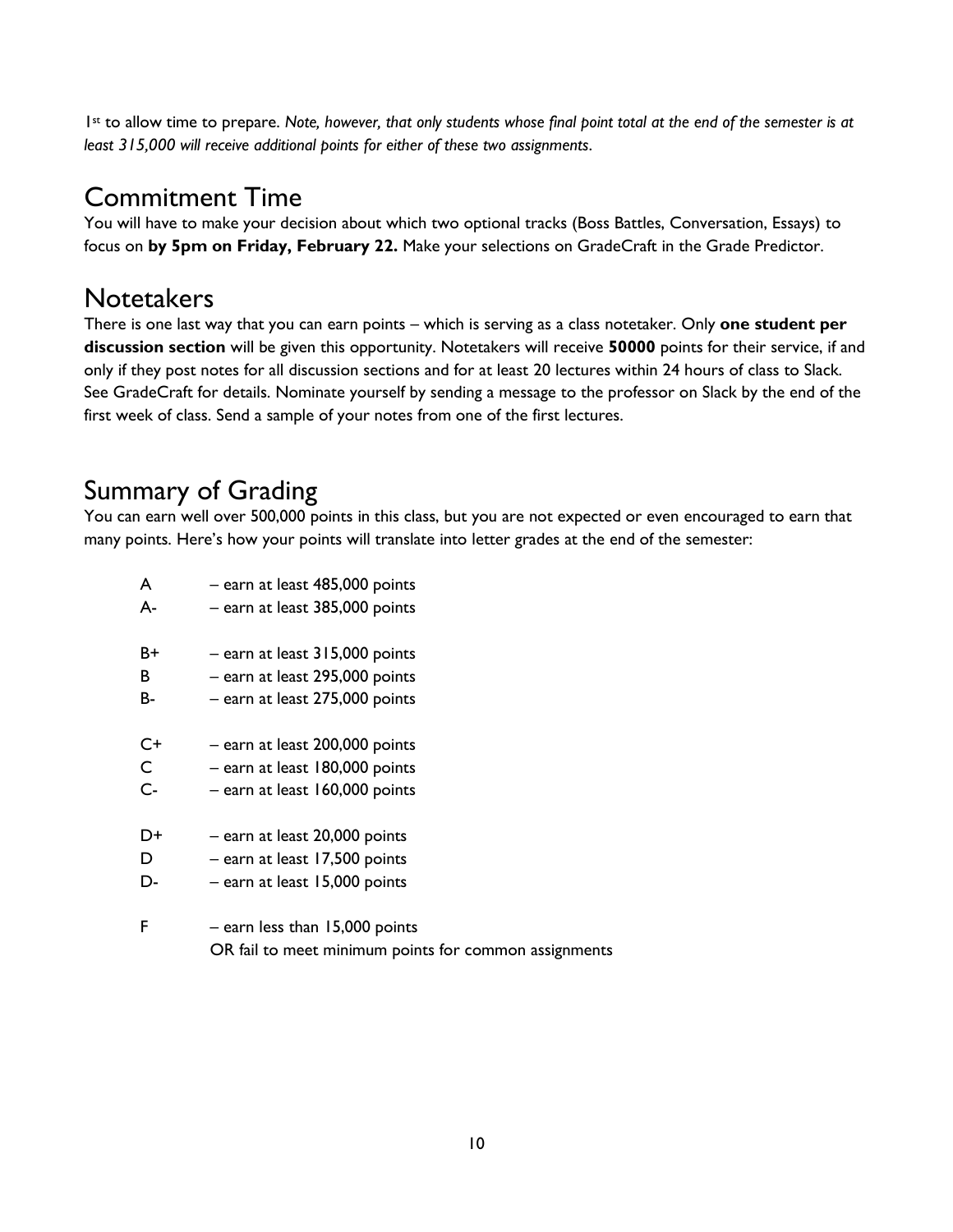## COURSE TECHNOLOGY

In this class, we will be using three different kinds of classroom technology. The TAs and I will walk through these in class, but if you have ANY questions about how to use these, or if you are concerned about the accessibility of any of these technologies, please talk to us.

This course uses GradeCraft and Slack, which either are not currently accessible to users using assistive technology or have not yet been reviewed fully for accessibility. If you use assistive technology to access the course material please contact me and Disability Services at 303-492-8671 or by e-mail at dsinfo@colorado.edu as soon as possible to discuss other effective means for providing equal alternate access.

### **CANVAS**

The default CU Boulder "learning management system" we are using is Canvas. We will be using Canvas primarily to distribute class-related documents at the beginning of the semester AND to administer the Reading Quizzes. Once we have established our Slack team (see below), additional class-related documents will be distributed through that application instead. Canvas is also your portal for accessing GradeCraft.

### **GRADECRAFT**

The "learning management system" that we will be using most in this class is GradeCraft. You can access GradeCraft through the link on our course Canvas site. In GradeCraft, you will be able to see all of the course assignments. GradeCraft will keep track of the points you earn throughout the semester, and alert you when you receive power-ups. You can use the Grade Predictor in GradeCraft to map out how you will earn the points you need to earn the grade you would like to get in this course, and ultimately to select which Optional Assignments you would like to pursue.

### **SLACK**

We will be using a communication application called Slack (which is available for free and across platforms) as the main way that we communicate with one another outside of class. This will be where course announcements are made, as well as where the Political Theory in Conversation assignment takes place.

Check out the handout "Using Slack" on Canvas and in our Slack teams for more guidelines, or poke around online to learn how to make the most of Slack.

## COURSE POLICIES

### Political Disagreements

This course is about politics. And contemporary culture is, to put it mildly, pretty polarized about politics. We will not all agree in this course, either. The purpose of this course is **not** to influence your political beliefs one way or the other, and nobody is expected to share their beliefs in lecture or discussion section. But nobody is forced to hide theirs, either. The following are the rules about how we talk about anything in this course:

- Everyone is entitled to respect, regardless of their identity or views. You don't have to respect someone's *views*, but you have to respect their right to hold those views.
- If you want to express political views, be prepared to argue for them.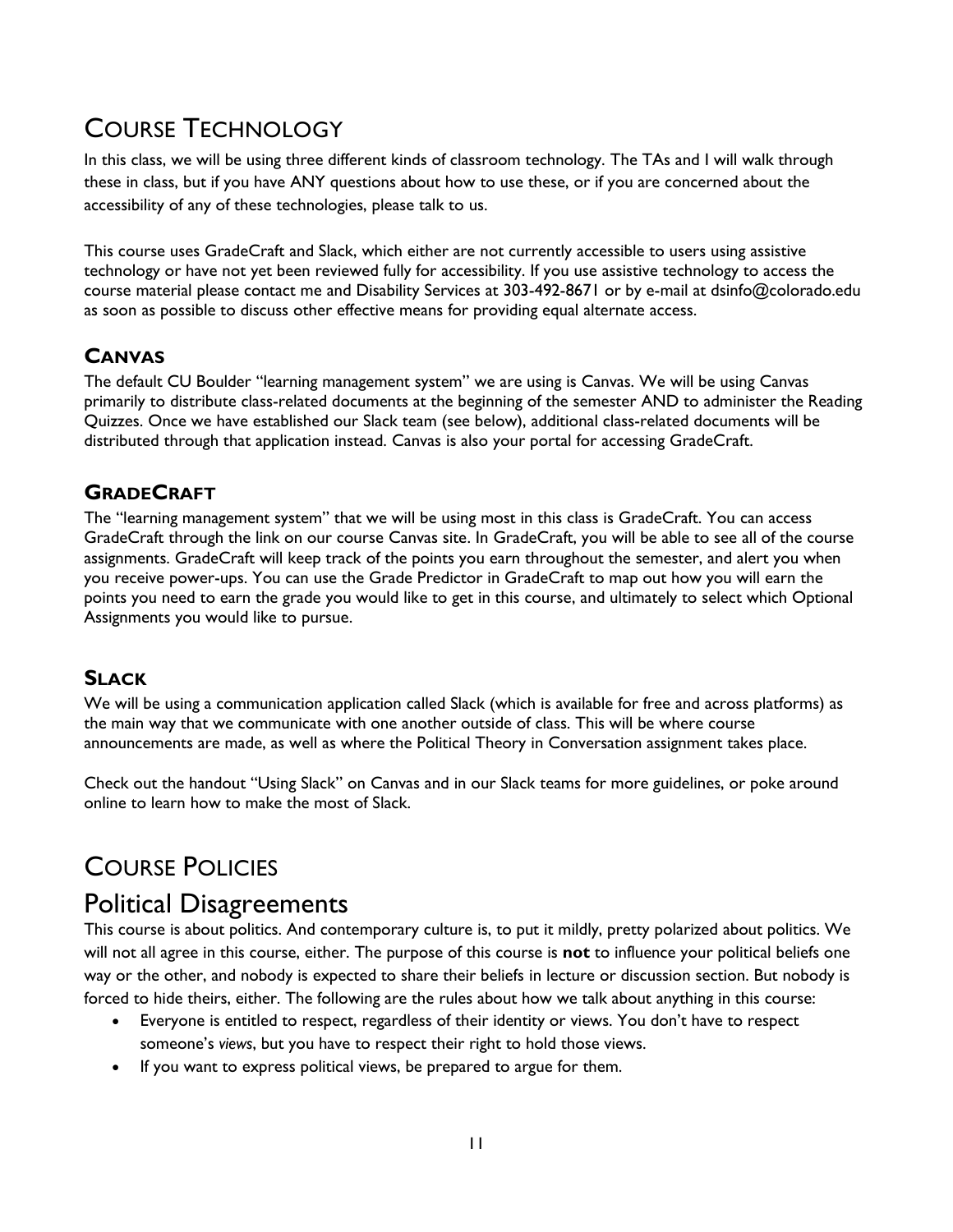• If someone argues for their views, engage them reasonably: try to understand why they believe the way they do; do not interrupt, belittle, disrespect, or dismiss other views.

The University of Colorado Classroom Behavior Policy compliments these classroom expectations:

Students and faculty each have responsibility for maintaining an appropriate learning environment. Those who fail to adhere to such behavioral standards may be subject to discipline. Professional courtesy and sensitivity are especially important with respect to individuals and topics dealing with race, color, national origin, sex, pregnancy, age, disability, creed, religion, sexual orientation, gender identity, gender expression, veteran status, political affiliation or political philosophy. Class rosters are provided to the instructor with the student's legal name. I will gladly honor your request to address you by an alternate name or gender pronoun. Please advise me of this preference early in the semester so that I may make appropriate changes to my records. For more information, see the policies on class behavior and the Student Code of Conduct.

### Technology in the Classroom

Portable technology is welcome in both lecture and discussion. You are not required to use any, but you are welcome to do so – with sound and ringers turned off, of course. Students using technology will be asked to sit in one section of the lecture hall; all other sections will be technology-free.

With this freedom comes the responsibility to behave in a professional way with your technology. Tech use unrelated to class is disruptive, distracting — to you, your peers, and your instructors — and, in short, assholish. Please don't be an asshole. If you are, **you will lose 10,000 points for each instance**.

### Late Assignments

Because you have so many choices in this course, if you know you will not have time to complete an assignment, we recommend you give up and do something else. However, our policy is as follows:

- Any work submitted late will have its points reduced by ten percent of the original points for every six hours of lateness.
- No work that is submitted more than forty-eight hours after the due date will be accepted.

Assignments may be accepted late for full credit in two cases: in the event of extraordinary circumstances and with prior approval by the professor, OR in the event of documented personal, family, or medical emergencies.

One such extraordinary circumstance is a conflict due to religious observances. Campus policy regarding religious observances requires that faculty make every effort to deal reasonably and fairly with all students who, because of religious obligations, have conflicts with scheduled exams, assignments, or required attendance. In this class, you must notify me of any such conflicts *by the end of the second week of classes* so we can work out alternatives. See the campus policy regarding religious observances for full details.

*NOTE: extensions will not be permitted on the submission of final assignments (e.g. those due after the last lecture), except in the case of documented personal, family, or medical emergencies.*

### Coffee Hour

After every lecture, I will head to a nearby coffeeshop for Coffee Hour: an hour of open discussion with anyone who wants to drop by. I'll start out by going to the UMC near the Celestial Seasonings (but if that location doesn't work out, I'll announce a change). Come join me to introduce yourself, to ask questions about the lectures and course material, to talk about political theory and politics, to talk about assignments – in short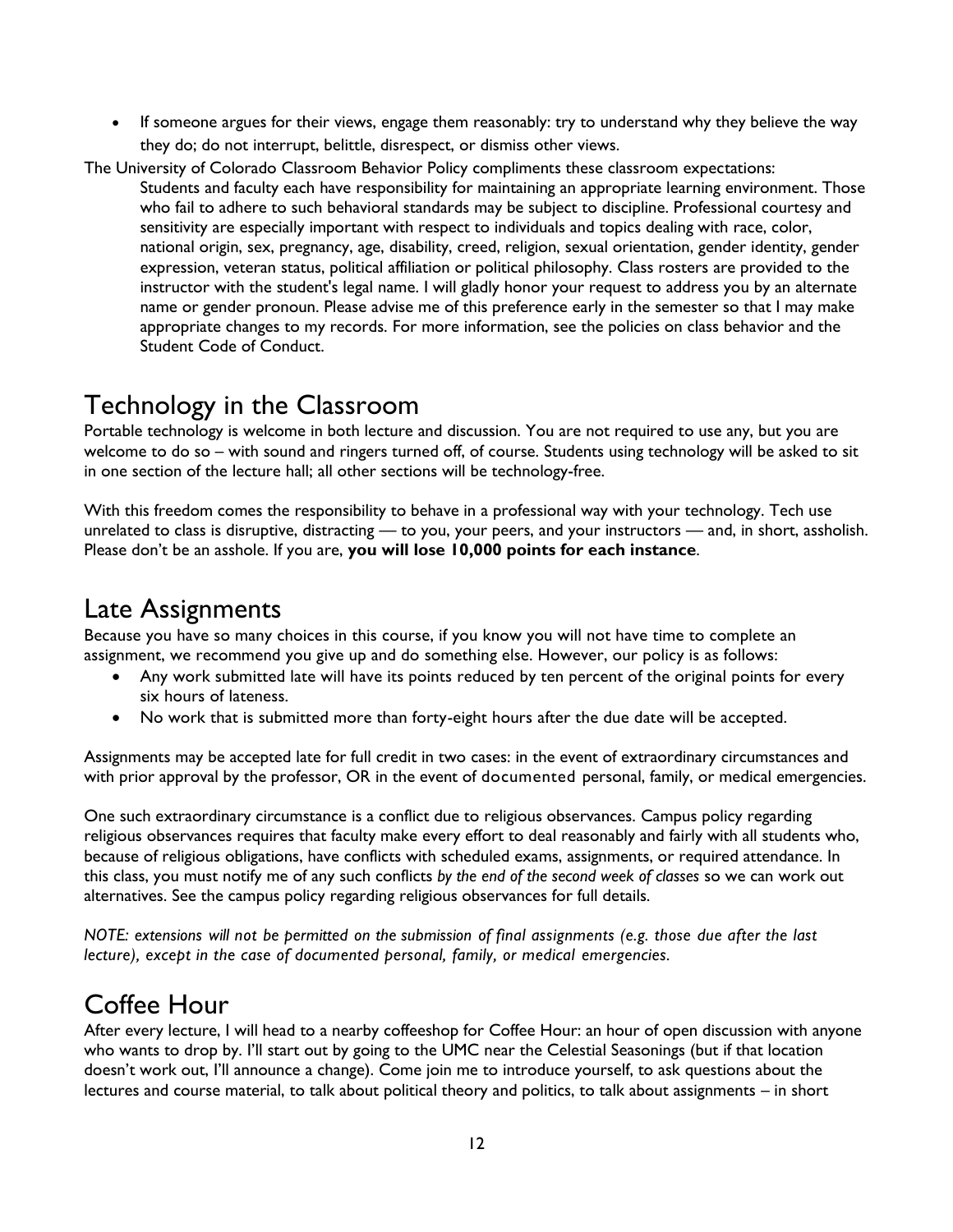anything related to political theory and to the course! Attending regularly can only help you, and engaged participation in Coffee Hour may earn you Power-ups.

# Office Hours

Please take advantage of the instructors' office hours. We get paid, whether you show up or not, but we enjoy getting to know you personally, and office hours help you, both on your particular assignments in this course and down the line. Your TA will specify his or her office hour practices on your section syllabus. Engaged participation in Office Hours with the Professor or the TA may earn you bonus points.

# Grade Appeals

If you think you have been graded unfairly on any given assignment or component, you will need to do the following:

- Wait 24 hours after receiving the grade before approaching the TA.
- Provide an explanation in writing for why the grade you received was unfair.
- If you are unsatisfied with your TA's response, you may write an appeal to the professor. This appeal must include your original explanation to the TA and a written explanation for why it is unfair.

Grade appeals must be submitted no more than 14 days after receipt of the grade. Be advised that in all cases of grade appeals, the professor reserves the right to raise, maintain, or lower the grade upon review.

Students dissatisfied with the result of an appeal to the professor may appeal to the Director of Undergraduate Studies in the Department of Political Science, in accordance with the Department's grade appeals policy.

## Accommodations

I am committed to providing everyone the support and services needed to participate in this course. If you qualify for accommodations because of a disability, please submit your accommodation letter from Disability Services to me in a timely manner **(and no later than the drop/add deadline if you have a letter at the start of the semester)** so that your needs can be addressed. Disability Services determines accommodations based on documented disabilities in the academic environment. Information on requesting accommodations is located on the Disability Services website. Contact Disability Services at 303-492-8671 or dsinfo@colorado.edu for further assistance. If you have a temporary medical condition or injury, see Temporary Medical Conditions under the Students tab on the Disability Services website, and discuss your needs with me.

## Discrimination and Harassment

The University of Colorado Boulder (CU Boulder) is committed to fostering a positive and welcoming learning, working, and living environment. CU Boulder will not tolerate acts of sexual misconduct (including sexual assault, exploitation, harassment, dating or domestic violence, and stalking), discrimination, and harassment by members of our community. Individuals who believe they have been subject to misconduct or retaliatory actions for reporting a concern should contact the Office of Institutional Equity and Compliance (OIEC) at 303-492- 2127 or cureport@colorado.edu. Information about the OIEC, university policies, anonymous reporting, and the campus resources can be found on the OIEC website.

Please know that faculty and instructors have a responsibility to inform OIEC when made aware of incidents of sexual misconduct, discrimination, harassment and/or related retaliation, to ensure that individuals impacted receive information about options for reporting and support resources.